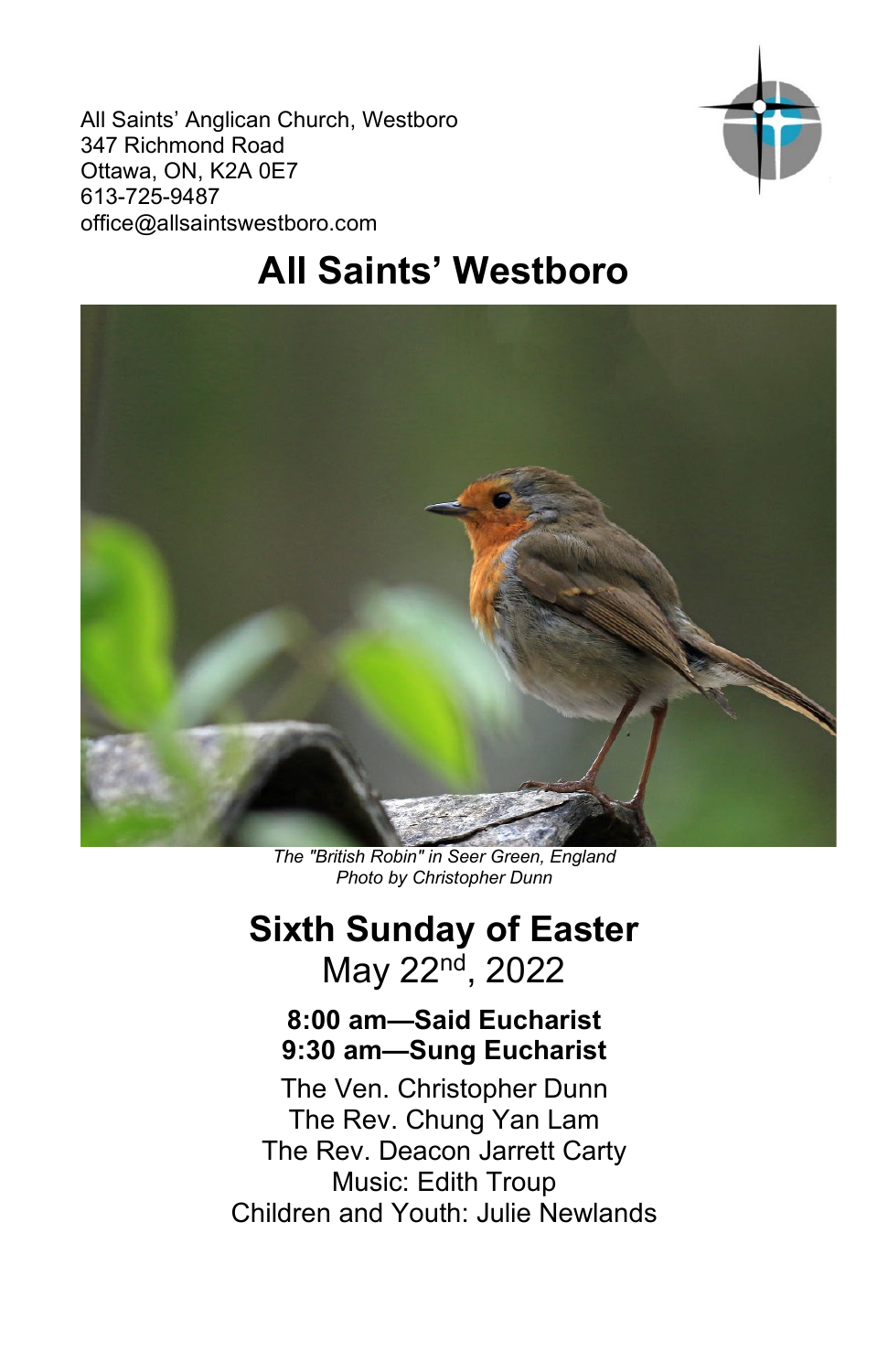*Please Note: The 9:30 service is being broadcast on Zoom and recorded; if you attend in-person you may appear on camera and in the recording.*

Officiant: Dear friends, we gather on the ancestral territory of the Anishnaabeg Algonquin people, the traditional stewards of the lands and waters on which we meet. **All: May we walk gently together on this land, seeking renewed relationship based on honour, respect, and peace.**

Opening Hymn: **Now Thank We All Our God #399**

**Now thank we all our God, with heart and hands and voices, who wondrous things hath done, in whom this world rejoices; who from our mother's arms hath blessed us on our way with countless gifts of love, and still is ours today.**

**O may this bounteous God through all our life be near us, with ever joyful hearts and blessèd peace to cheer us, and nourish us with grace, and guide us when perplexed, and free us from all ills in this world and the next.**

**All praise and thanks to God eternal now be given, to Spirit and to Word, who reign in highest heaven: our ever faithful God, whom heaven and earth adore; for thus it was, is now, and shall be evermore.**

#### **Children's Talk**

*(Please send the children to the front during the last verse of the Opening Hymn. The Children are invited to join the Church School following the talk.)*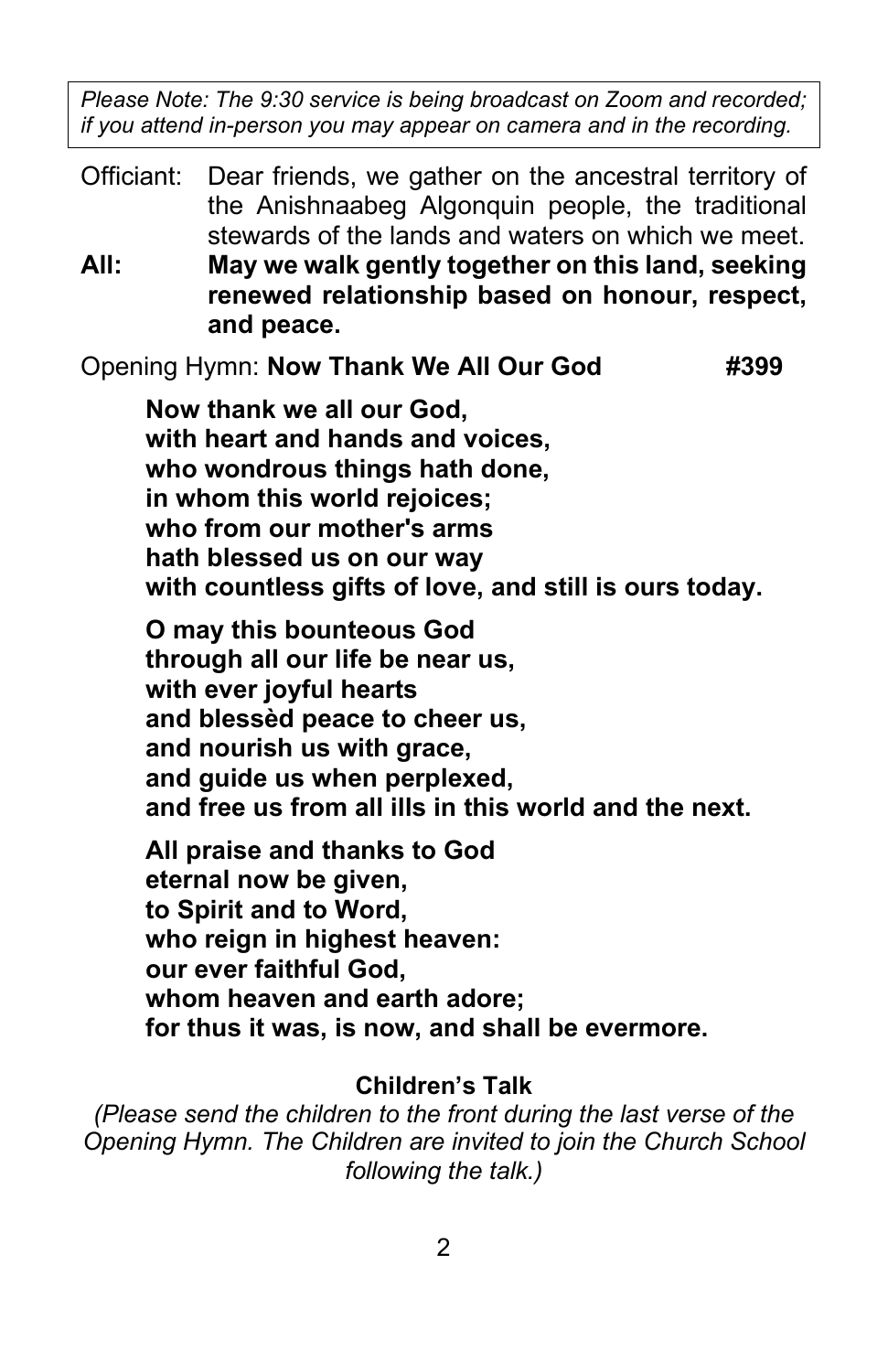Officiant: Alleluia! Christ is risen. **All: The Lord is risen indeed. Alleluia!**

Officiant: May his grace and peace be with you.

**All: May he fill our hearts with joy.**

Officiant: Let the peoples praise you, O God.

**All: Let all the peoples praise you.**

Officiant: Almighty God,

**All: to you all hearts are open, all desires known, and from you no secrets are hidden. Cleanse the thoughts of our hearts by the inspiration of your Holy Spirit, that we may perfectly love you, and worthily magnify your holy name; through Christ our Lord. Amen.**

Officiant: Holy One,

**All: you breathe the word of love and the promise of new creation into the secret places of our lives. Teach us the costly way of fearless love and priceless peace; through Jesus Christ, who dwells in us. Amen.**

## **The First Reading is from Acts (16:9-15)**

During the night Paul had a vision: there stood a man of Macedonia pleading with him and saying, "Come over to Macedonia and help us." When Paul had seen the vision, we immediately tried to cross over to Macedonia, being convinced that God had called us to proclaim the good news to them. We set sail from Troas and took a straight course to Samothrace, the following day to Neapolis, and from there to Philippi, which is a leading city of the district of Macedonia and a Roman colony. We remained in this city for some days. On the sabbath day we went outside the gate by the river, where we supposed there was a place of prayer; and we sat down and spoke to the women who had gathered there. A certain woman named Lydia, a worshipper of God, was listening to us; she was from the city of Thyatira and a dealer in purple cloth. The Lord opened her heart to listen eagerly to what was said by Paul. When she and her household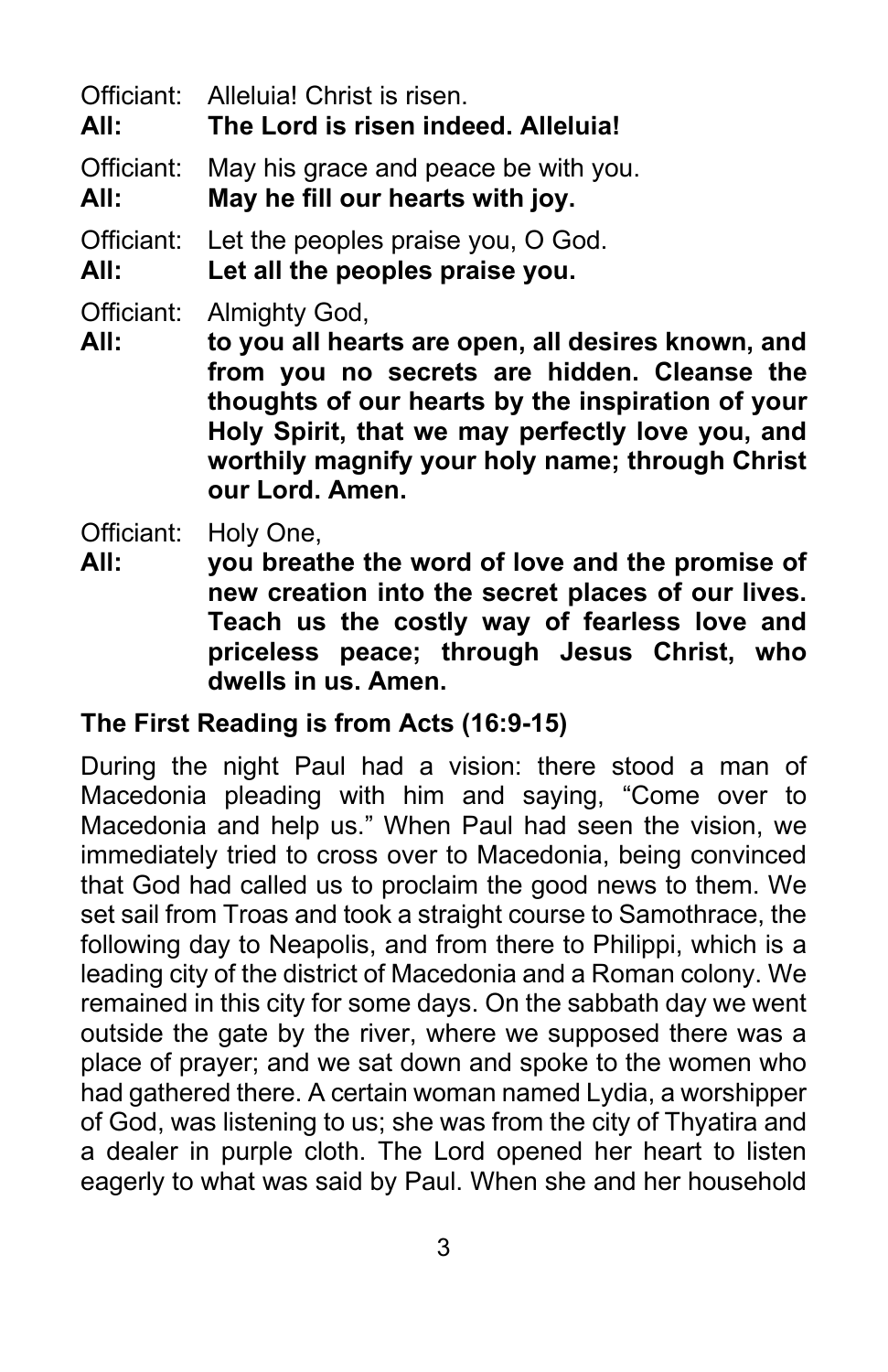were baptized, she urged us, saying, "If you have judged me to be faithful to the Lord, come and stay at my home." And she prevailed upon us.

Reader: Hear what the Spirit is saying to the church. **All: Thanks be to God.**

## Psalm 67: **God of Mercy, God of Grace #341**

**God of mercy, God of grace, show the brightness of your face; shine upon us, Saviour, shine, fill your church with light divine; and your saving health extend unto earth's remotest end.**

**Let the people praise you, Lord; be by all that live adored; let the nations shout and sing glory to their Saviour King; at your feet their tribute pay, and your holy will obey.**

**Let the people praise you, Lord; earth shall then its fruits afford, God to us all blessings give, we to God devoted live: all below and all above one in joy and light and love.**

#### **The Second Reading is from Revelation (21:10, 22-22:5)**

And in the spirit, he carried me away to a great, high mountain and showed me the holy city Jerusalem coming down out of heaven from God. I saw no temple in the city, for its temple is the Lord God the Almighty and the Lamb. And the city has no need of sun or moon to shine on it, for the glory of God is its light, and its lamp is the Lamb. The nations will walk by its light, and the kings of the earth will bring their glory into it. Its gates will never be shut by day--and there will be no night there. People will bring into it the glory and the honour of the nations. But nothing unclean will enter it, nor anyone who practices abomination or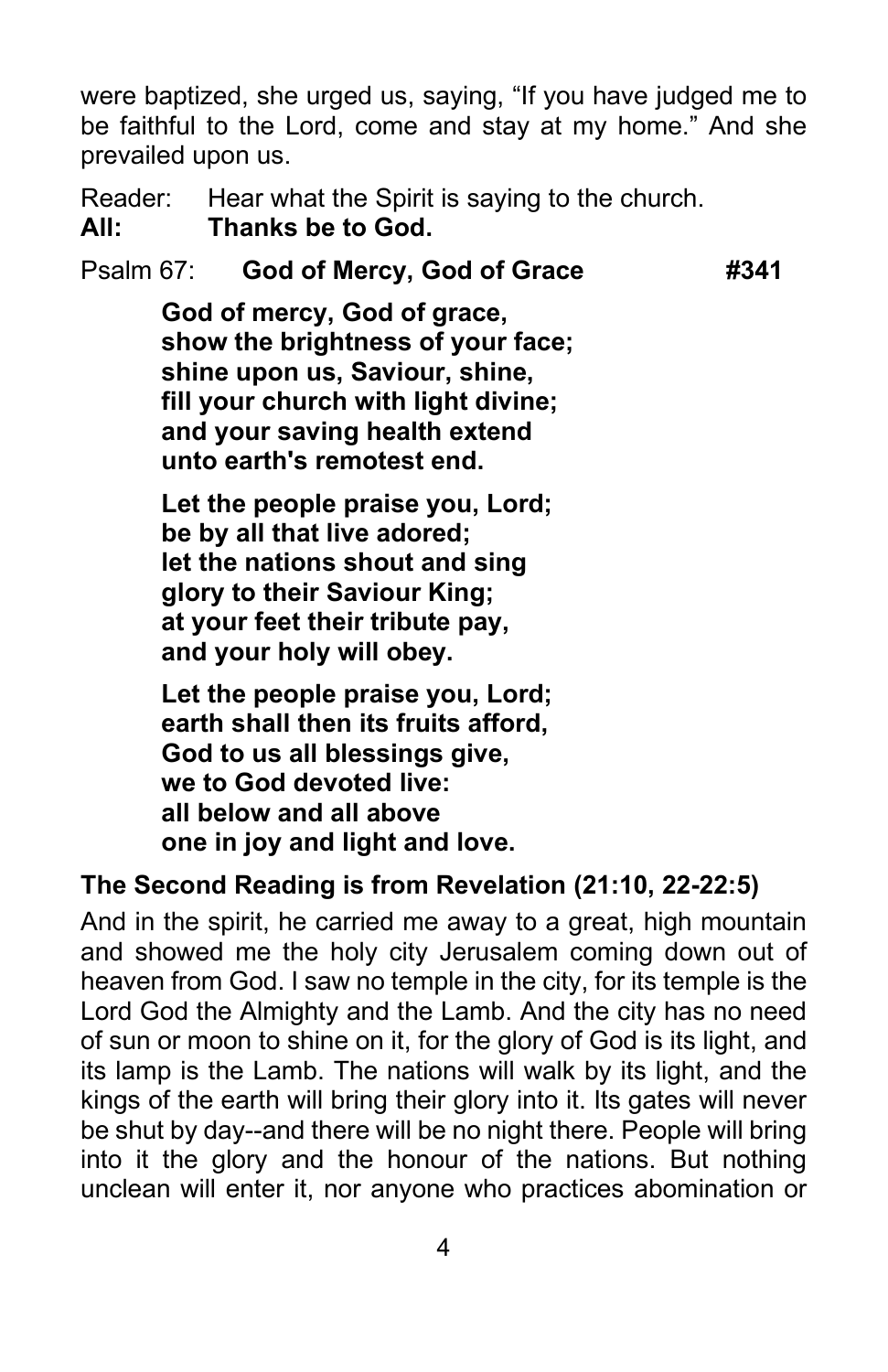falsehood, but only those who are written in the Lamb's book of life. Then the angel showed me the river of the water of life, bright as crystal, flowing from the throne of God and of the Lamb through the middle of the street of the city. On either side of the river is the tree of life with its twelve kinds of fruit, producing its fruit each month; and the leaves of the tree are for the healing of the nations. Nothing accursed will be found there anymore. But the throne of God and of the Lamb will be in it, and his servants will worship him; they will see his face, and his name will be on their foreheads. And there will be no more night; they need no light of lamp or sun, for the Lord God will be their light, and they will reign forever and ever.

Reader: Hear what the Spirit is saying to the church.

**All: Thanks be to God.**

Gradual Hymn: **Help Us Accept Each Other**

*(Words: Fred Kaan; Tune: CP #525)*

**Help us accept each other as Christ accepted us; teach us as sister, brother, each person to embrace. Be present, Lord, among us and bring us to believe we are ourselves accepted, and meant to love and live.**

**Teach us, O Lord, your lessons, as in our daily life we struggle to be human and search for hope and faith. Teach us to care for people, for all, not just for some, to love them as we find them, or as they may become.**

**Let your acceptance change us, so that we may be moved in living situations to do the truth in love, to practice your acceptance**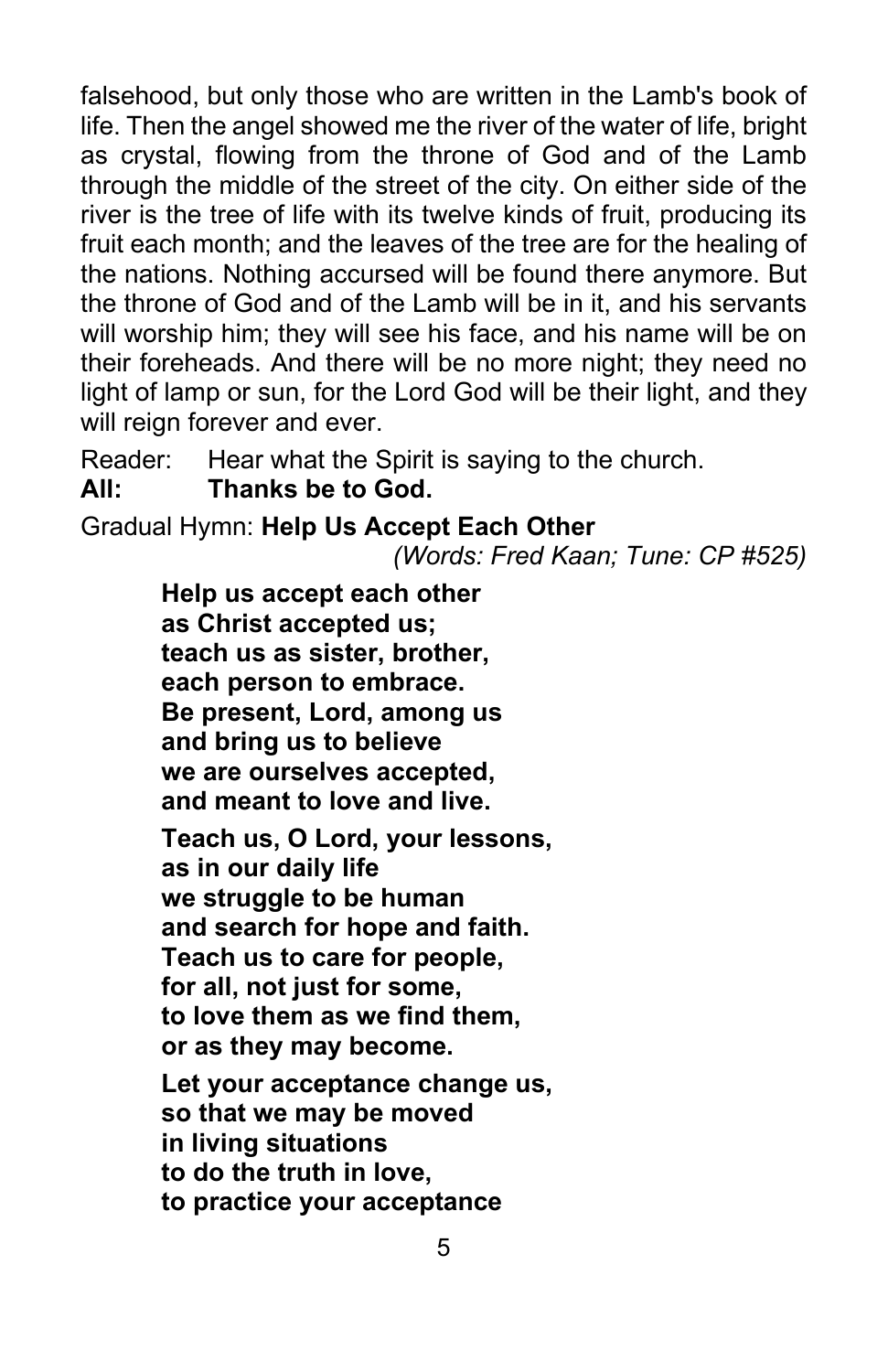**until we know by heart the table of forgiveness, and laughter's healing art.**

**Lord, for today's encounters with all who are in need, who hunger for acceptance, for righteousness and bread, we need new eyes for seeing, new hands for holding on; renew us with your Spirit, Lord, free us, make us one!**

- Reader: The Lord be with you.
- **All: And also with you.**
- Reader: The Holy Gospel of our Lord Jesus Christ according to John (14:23-29)

**All: Glory to you, Lord Jesus Christ.**

Jesus answered Judas (not Iscariot), "Those who love me will keep my word, and my Father will love them, and we will come to them and make our home with them. Whoever does not love me does not keep my words; and the word that you hear is not mine, but is from the Father who sent me. I have said these things to you while I am still with you. But the Advocate, the Holy Spirit, whom the Father will send in my name, will teach you everything, and remind you of all that I have said to you. Peace I leave with you; my peace I give to you. I do not give to you as the world gives. Do not let your hearts be troubled, and do not let them be afraid. You heard me say to you, 'I am going away, and I am coming to you.' If you loved me, you would rejoice that I am going to the Father, because the Father is greater than I. And now I have told you this before it occurs, so that when it does occur, you may believe."

Reader: The Gospel of Christ.

## **All: Praise to you, Lord Jesus Christ.**

Homily

Officiant: Let us make an affirmation of faith, as we say,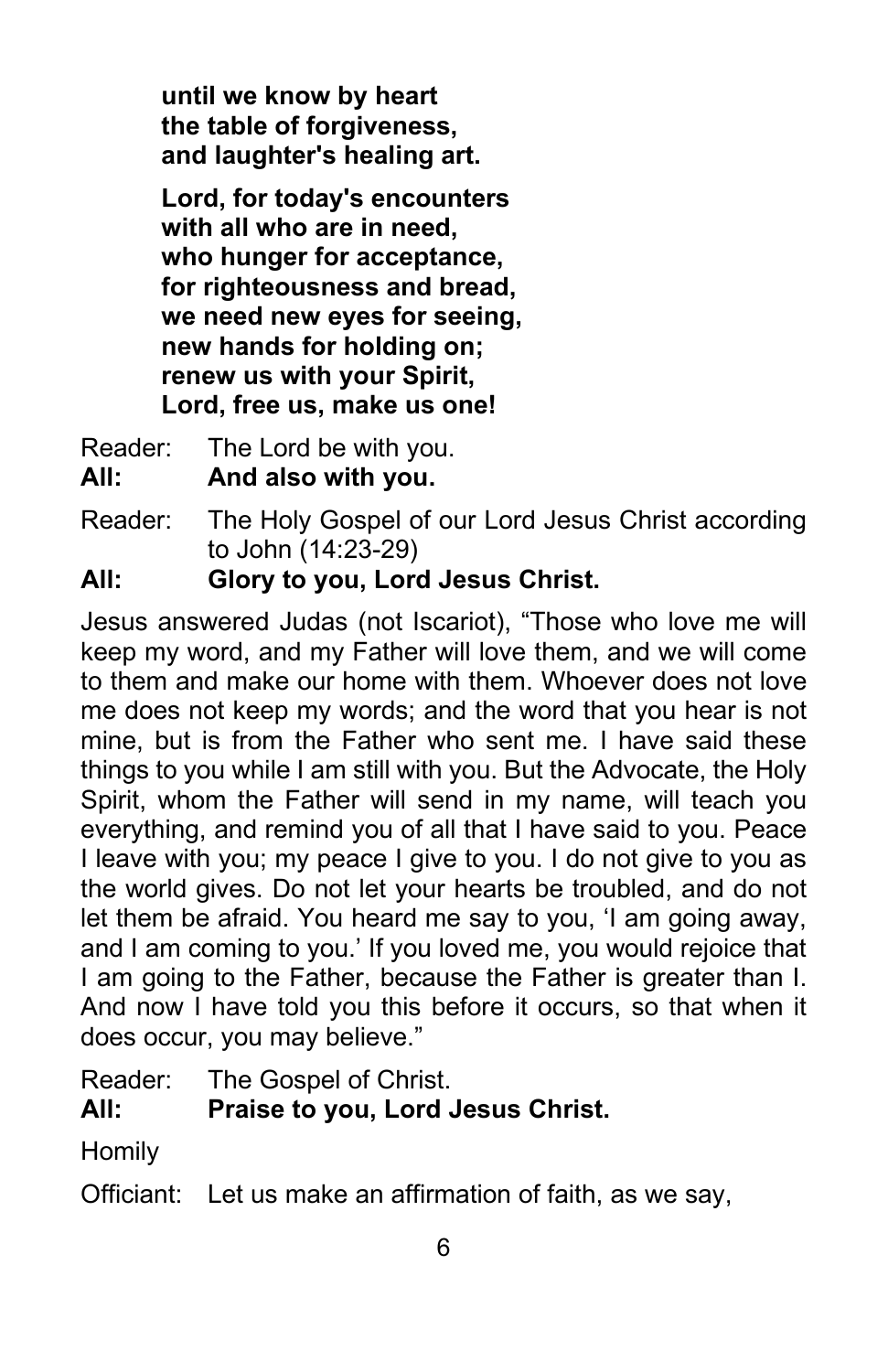**All: You, O God, are supreme and holy. You create our world and give us life. Your purpose overarches everything we do. You have always been with us. You are God.** 

> **You, O God, are infinitely generous, good beyond all measure. You came to us before we came to you. You have revealed and proved your love for us in Jesus the Christ, who lived and died and rose again. You are with us now. You are God.**

> **You, O God, are Holy Spirit. You empower us to be your gospel in the world. You reconcile and heal; you overcome death. You are our God. We worship you.**

Prayers of the People

One: In this Easter season, let us offer our prayers and thanksgivings, saying, "God, send out your spirit, and renew the face of the earth." We give thanks for the beauty and abundance of creation, and for opportunities to spend time outdoors. Help us to care for the earth entrusted to our care. O God, send out your spirit,

#### **All: and renew the face of the earth.**

One: We pray for peace in the world, particularly in Ukraine and other areas of open strife, that the darkness of war and injustice may be brought into the light of peace and love. Help us to be peacemakers wherever we are. O God, send out your spirit,

#### **All: and renew the face of the earth.**

One: We give thanks for the communities where we live. Help us to care for each other, so that all may have the fullness of life you promise, O God. We give thanks for the communities of faith that sustain us. In the Anglican Communion, we pray for Linda, our Primate; Anne, our Metropolitan; Sidney, our Interim Indigenous Bishop, Shane, our Bishop; and Chris, Chung Yan, and Jarrett, our clergy and for all of us in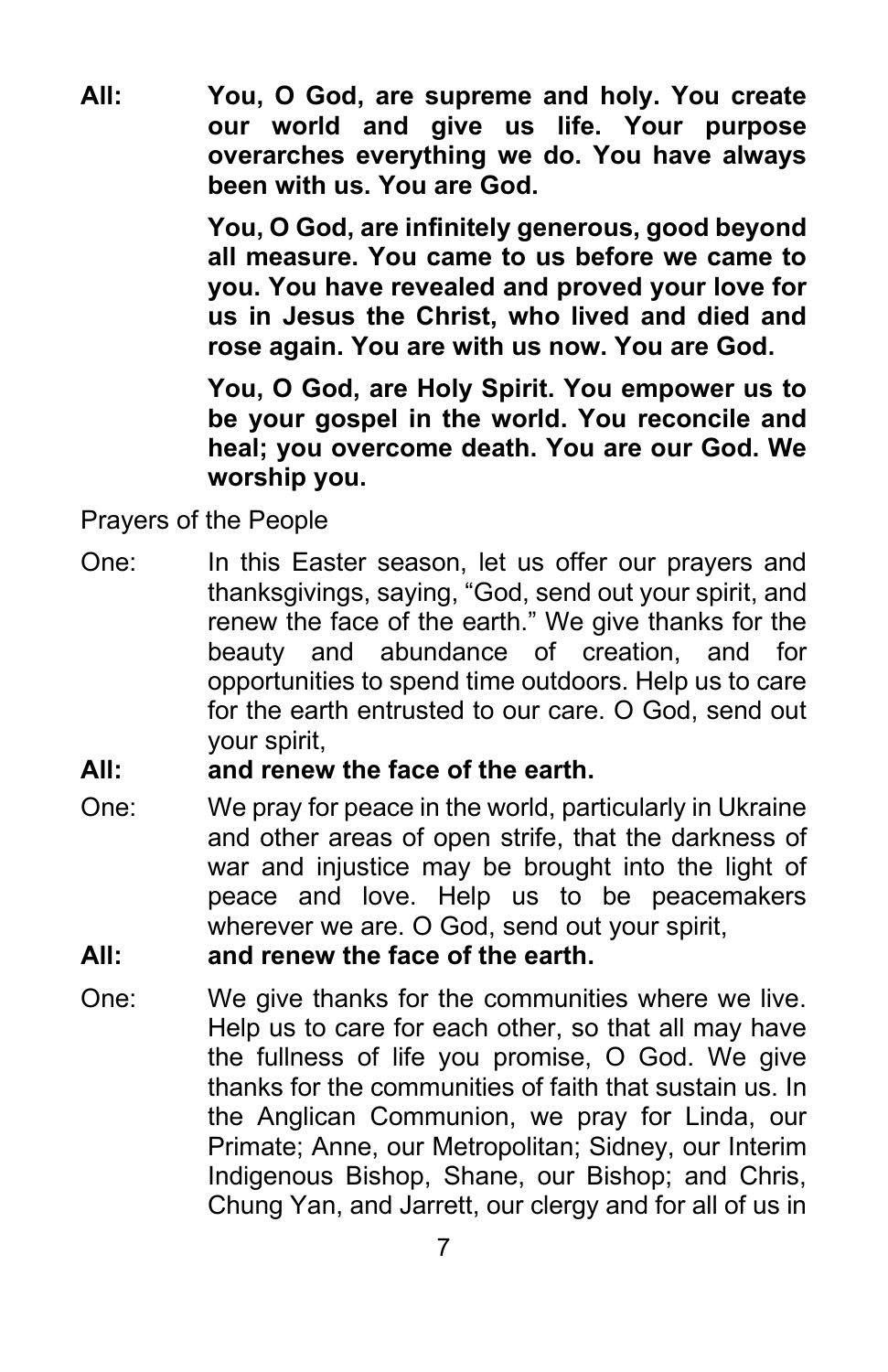our vocation and ministry. We also pray for Brian, the pastor of First United Church, with whom we share this building, and for those of other faith communities nearby that we may work together to bring life and hope to this neighbourhood. O God, send out your spirit,

#### **All: and renew the face of the earth.**

- One: We pray for those in any kind of need, for those who have asked for our prayers:
- **All: Betty-Joan** (Hagerman); **Cheryl** (McTeer); **Michele** (Pollesel); **Randy** (Brown); **Charlie** (Cuffari); **Barbara** (Hill); **Helen** (Miller); **Laura** (DesClouds); **Lois** (Frazier-Nagel); **Sue** (Wise); **Sarah** (Vedell); **Aneesa** (Yonan); **Shari** (Rathwell); **Viola** (Martin); **Anji** (Carter); **Valerie** (Corbin); **Brian** (Taylor); **Peter** (Cormier); **Peter** (Frazier); **Michael** (Frazier); **Alana** (Andrews); **Kevin** (Andrews); **Etienne** (Hainzelin); **Thelma** (Mills)
- One: and for those we name, silently or aloud. . . . Strengthen and sustain them, O God. We pray for those who have died, especially those who we name silently or aloud . . . , and for those who mourn, that they may be comforted. O God, send out your spirit, **All: and renew the face of the earth.**
- One: O God, creator of the world, sustainer of the church, hear our prayers, accept the praise and thanks of our worship, and grant us that which makes us whole, through Jesus Christ our Lord.

#### **All: Amen**

Officiant: Dear friends in Christ, God is steadfast in love and infinite in mercy. God welcomes sinners and invites us to the table. Let us confess our sins, confident in God's forgiveness.

## *Silence is kept*

Officiant: Most merciful God,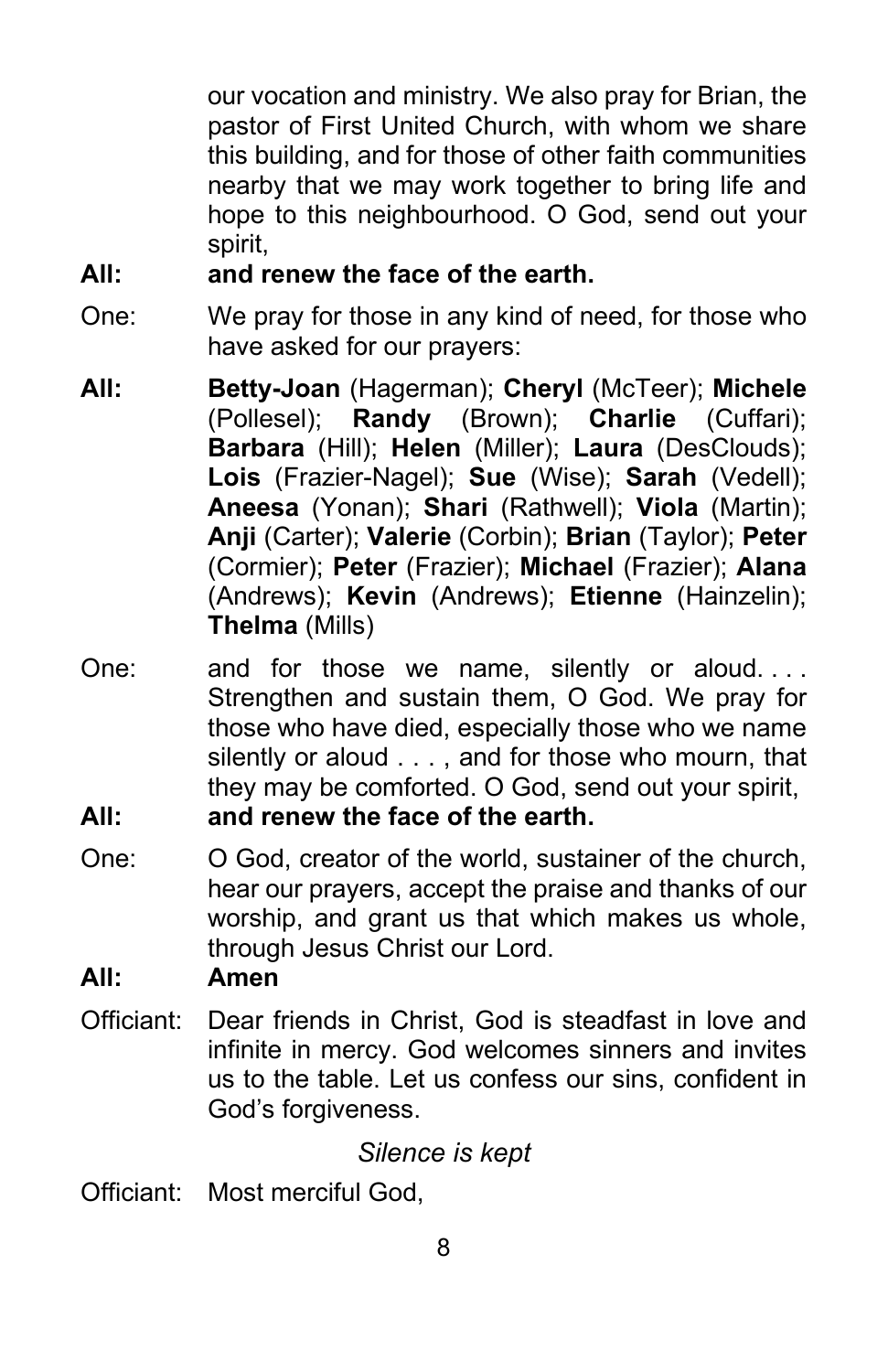- **All: we confess that we have sinned against you in thought, word, and deed, by what we have done, and by what we have left undone. We have not loved you with our whole heart; we have not loved our neighbours as ourselves. We are truly sorry and we humbly repent. For the sake of your Son Jesus Christ, have mercy on us and forgive us, that we may delight in your will, and walk in your ways, to the glory of your name. Amen.**
- Officiant: Almighty God have mercy upon you, pardon and deliver you from all your sins, confirm and strengthen you in all goodness, and keep you in eternal life; through Christ our Lord.
- **All: Amen.**

Officiant: The peace of the Lord be always with you.

#### **All: And also with you.**

*When exchanging the Peace share a sign of peace with others around you by other means such as bowing or waving.*

#### Offertory Hymn: Come Down, O Love Divine **#645**

**Come down, O Love divine, seek thou this soul of mine, and visit it with thine own ardour glowing; O Comforter, draw near, within my heart appear, and kindle it, thy holy flame bestowing.** 

**O let it freely burn, till earthly passions turn to dust and ashes in its heat consuming; and let thy glorious light shine ever on my sight, and clothe me round, the while my path illuming.** 

**Let holy charity mine outward vesture be, and lowliness become mine inner clothing; true lowliness of heart, which takes the humbler part, and o'er its own shortcomings weeps with loathing.**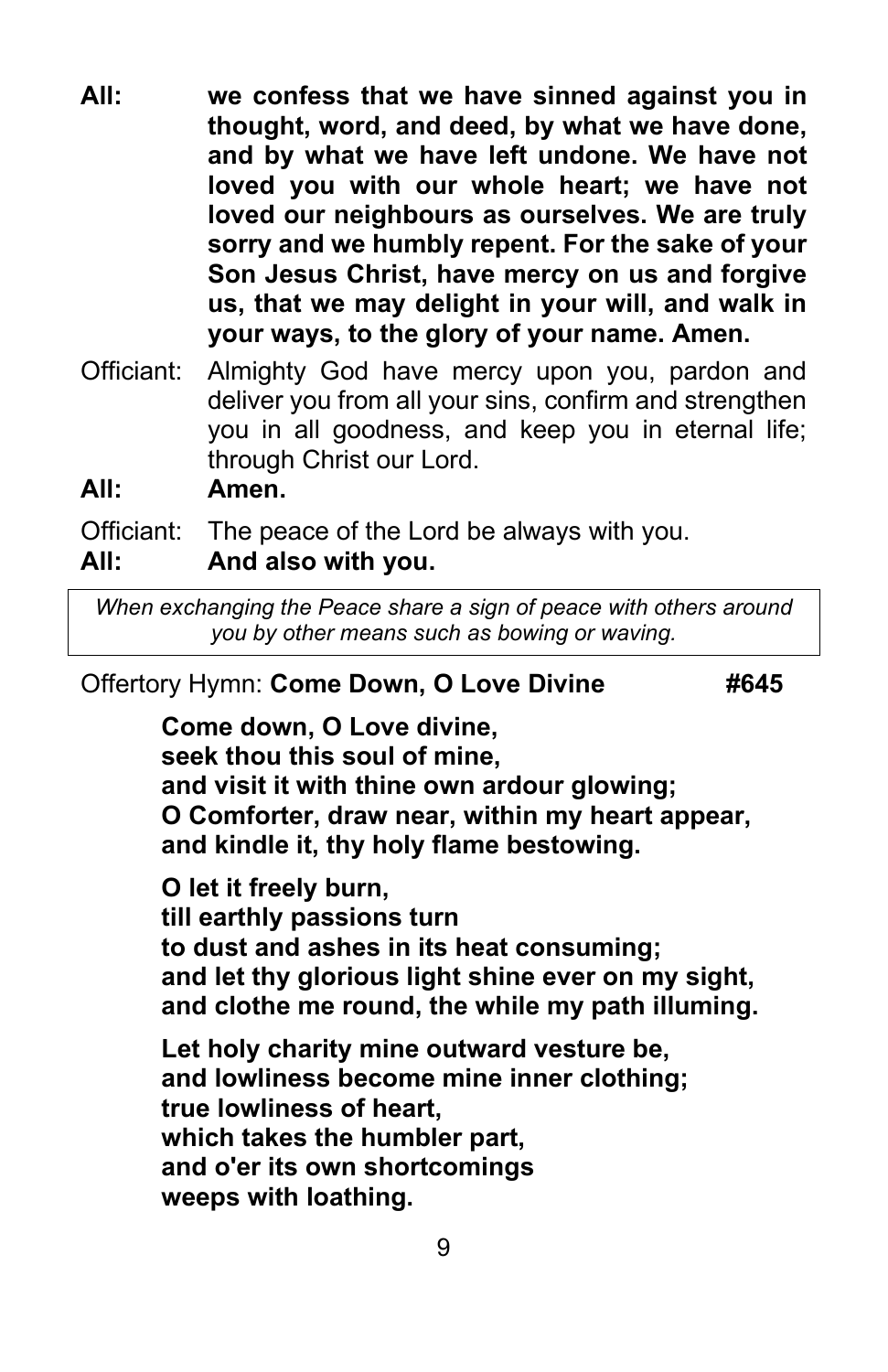**And so the yearning strong, with which the soul will long, shall far outpass the power of human telling; for none can guess its grace, till they become the place wherein the Holy Spirit finds a dwelling.**

Officiant: God of Glory,

**All: accept all we offer you this day, and bring us to that eternal city of love and light, where Christ is King. We ask this in his name. Amen.**

Officiant: The Lord be with you.

**All: And also with you.**

Officiant: Lift up your hearts.

**All: We lift them to the Lord.**

Officiant: Let us give thanks to the Lord our God.

**All: It is right to give our thanks and praise.**

Officiant: We give you thanks and praise, almighty God, for the gift of a world full of wonder, and for our life which comes from you. By your power you sustain the universe.

#### **All: Glory to you for ever and ever.**

- Officiant: You created us to love you with all our heart, and to love each other as ourselves, but we rebel against you by the evil that we do. In Jesus, your Son, you bring healing to our world and gather us into one great family. Therefore, with all who serve you on earth and in heaven, we praise your wonderful name, as we sing,
- **All: Holy, holy, holy Lord, God of power and might, heaven and earth are full of your glory.**
- **#719 Hosanna in the highest. Blessed is he who comes in the name of the Lord. Hosanna in the highest.**
- Officiant: We give you thanks and praise, loving God, because in sending Jesus your Son to us you showed us how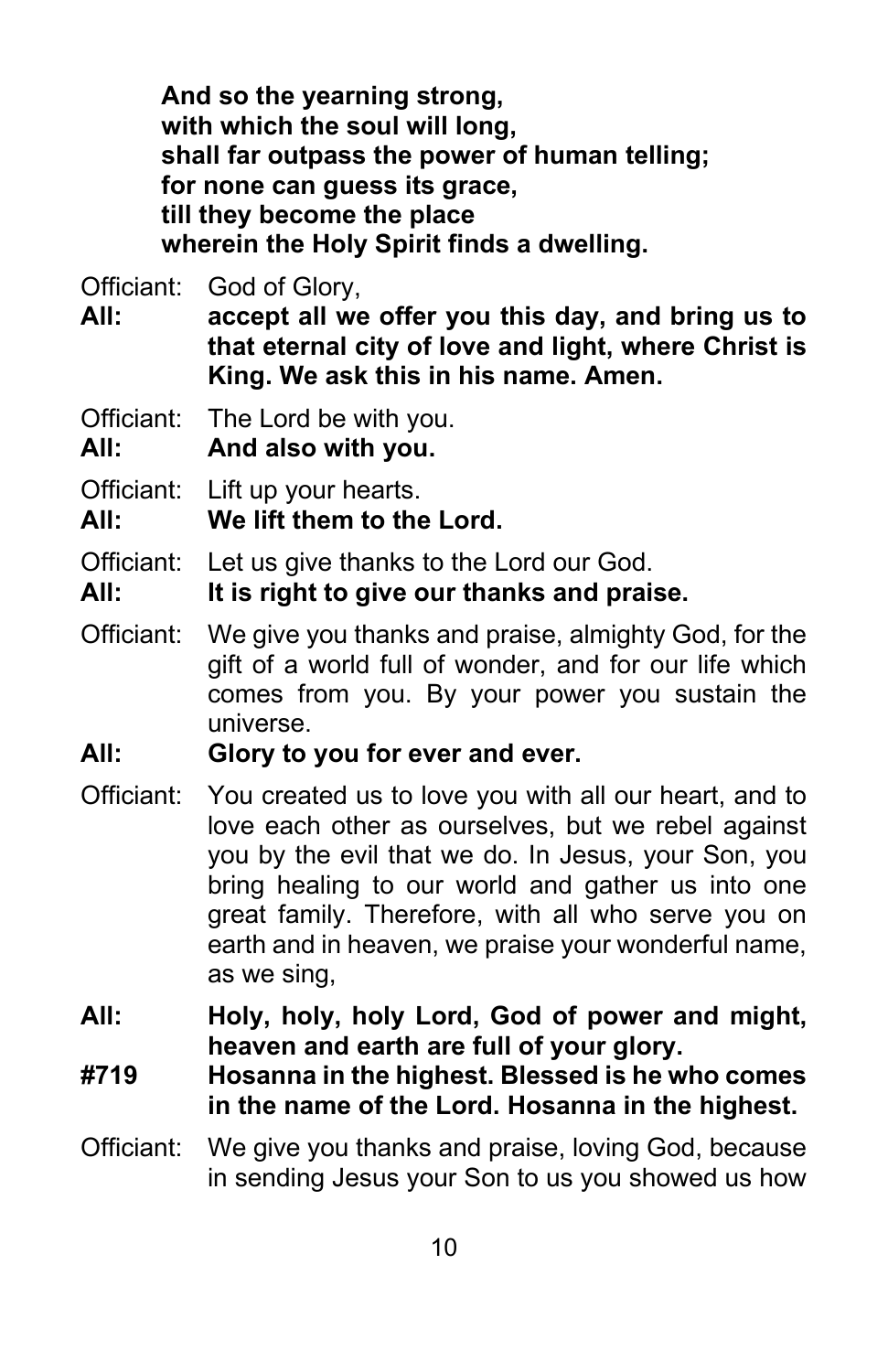much you love us. He cares for the poor and the hungry. He suffers with the sick and the rejected. Betrayed and forsaken, he did not strike back but overcame hatred with love. On the cross he defeated the power of sin and death. By raising him from the dead you show us the power of your love to bring new life to all your people.

## **All: Glory to you for ever and ever.**

Officiant: On the night before he gave up his life for us, Jesus, at supper with his friends, took bread, gave thanks to you, broke it, and gave it to them, saying, "Take this, all of you, and eat it: this is my body which is given for you." After supper, Jesus took the cup of wine, said the blessing, gave it to his friends, and said, "Drink this, all of you: this is the cup of my blood, the blood of the new and eternal covenant, which is shed for you and for many, so that sins may be forgiven. Do this in memory of me."

#### **All: Glory to you for ever and ever.**

Officiant: Gracious God, with this bread and wine we celebrate the death and resurrection of Jesus, and we offer ourselves to you in him. Send your Holy Spirit on us and on these gifts, that we may know the presence of Jesus in the breaking of bread, and share in the life of the family of your children.

#### **All: Glory to you for ever and ever.**

Officiant: You call us to be your servants; fill us with the courage and love of Jesus, that all the world may gather in joy at the table of your kingdom. We sing your praise, almighty God, through Jesus, our Lord, in the power of the Holy Spirit, now and for ever.

### **All: Glory to you for ever and ever. Amen.**

Officiant: And now, as our Saviour Christ has taught us, we sing,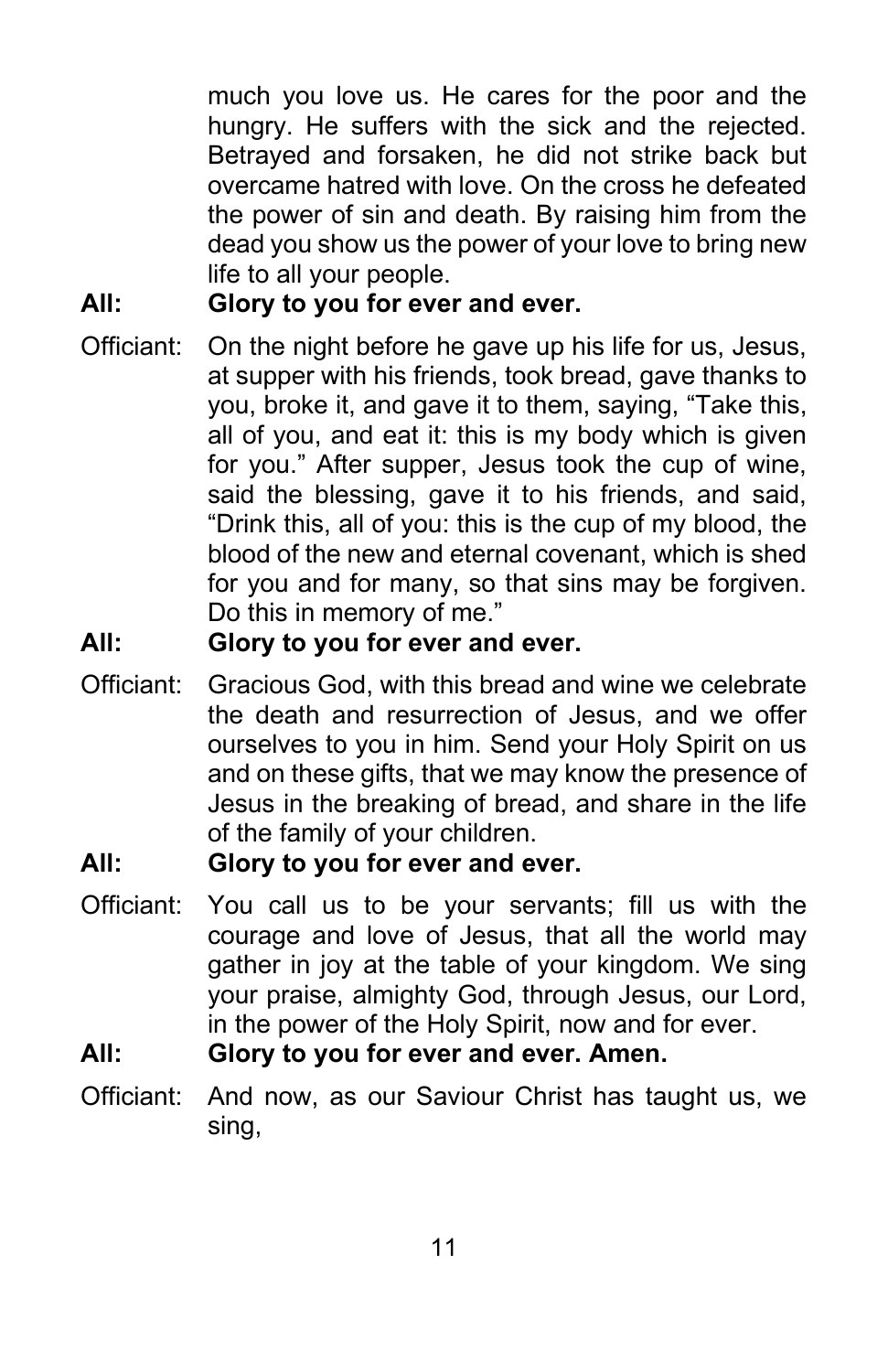**All: Our Father in heaven, hallowed be your name. Your kingdom come, your will be done, on earth as in heaven. Give us today our daily bread. Forgive us our sins as we forgive those who sin against us. Save us from the time of trial, and deliver us from evil. For the kingdom, the power and the glory are yours now and for ever. Amen.**

Officiant: Lord, we died with you on the cross.

**All: Now we are raised to new life.**

Officiant: We were buried in your tomb.

**All: Now we share in your resurrection.**

Officiant**:** Live in us, that we may live in you. The gifts of God for the people of God.

**All: Thanks be to God.**

*Musical Interlude*

*During Communion, please proceed forward in your family group to the altar but leave a social distance between yourself and the person ahead of you. A sidesperson will direct you when to come forward to receive the host. If you are unable to receive the wheat wafer, a rice wafer is available. While it is fully sufficient to receive in one kind, just the bread, the Common Cup is available for those who wish to receive. Please Note: Intinction is not allowed.*

Officiant: God of love,

**All: you restored us to life by raising your Son from death. May we who receive this sacrament always be strengthened to do your will, in the name of Jesus Christ the risen Lord. Amen.**

Officiant: Glory to God,

**All: whose power, working in us, can do infinitely more than we can ask or imagine. Glory to God from generation to generation, in the Church and in Christ Jesus, for ever and ever. Amen.**

Officiant: Live in love, abide in peace.

**All: We will serve the Lord, for God is ever-present.**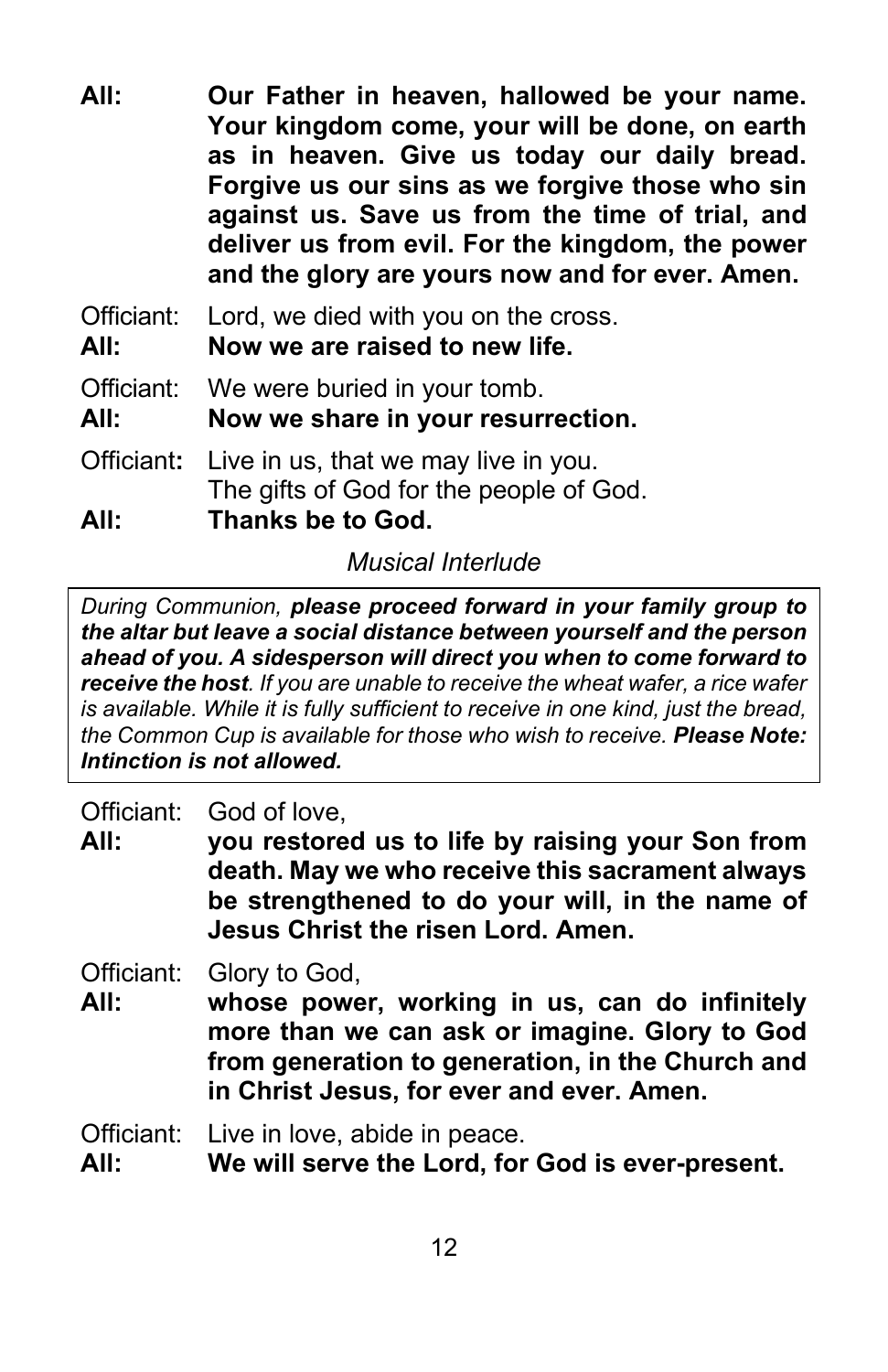Officiant: And the blessing . . . .

*Announcements*

Closing Hymn: **To God Be the Glory #371**

**To God be the glory, who great things has done! God so loved the world, freely sending the Son, who yielded his life an atonement for sin, and opened the life-gate that all may go in.**

*Refrain:*

*Praise the Lord! Praise the Lord! Let the earth hear God's voice. Praise the Lord! Praise the Lord! Let the people rejoice! O come to the Father, through Jesus the Son, and give God the glory, who great things has done!*

**Oh, perfect redemption, the purchase of blood, to every believer the promise of God: that when the offender, repenting, believes, through Jesus' atonement, God's pardon receives.** *Refrain*

**Great things God has taught us, great things God has done, and great our rejoicing through Jesus the Son; but purer and higher and greater will be our wonder, our gladness when Jesus we see!** *Refrain*

DM: Alleluia! Go in peace to love and serve the Lord. **All: Thanks be to God. Alleluia**

*Musical Postlude*

*Please join us following the 9:30 am service for coffee, tea, and refreshments in Steacy Hall. Masks will be required except when eating or drinking.*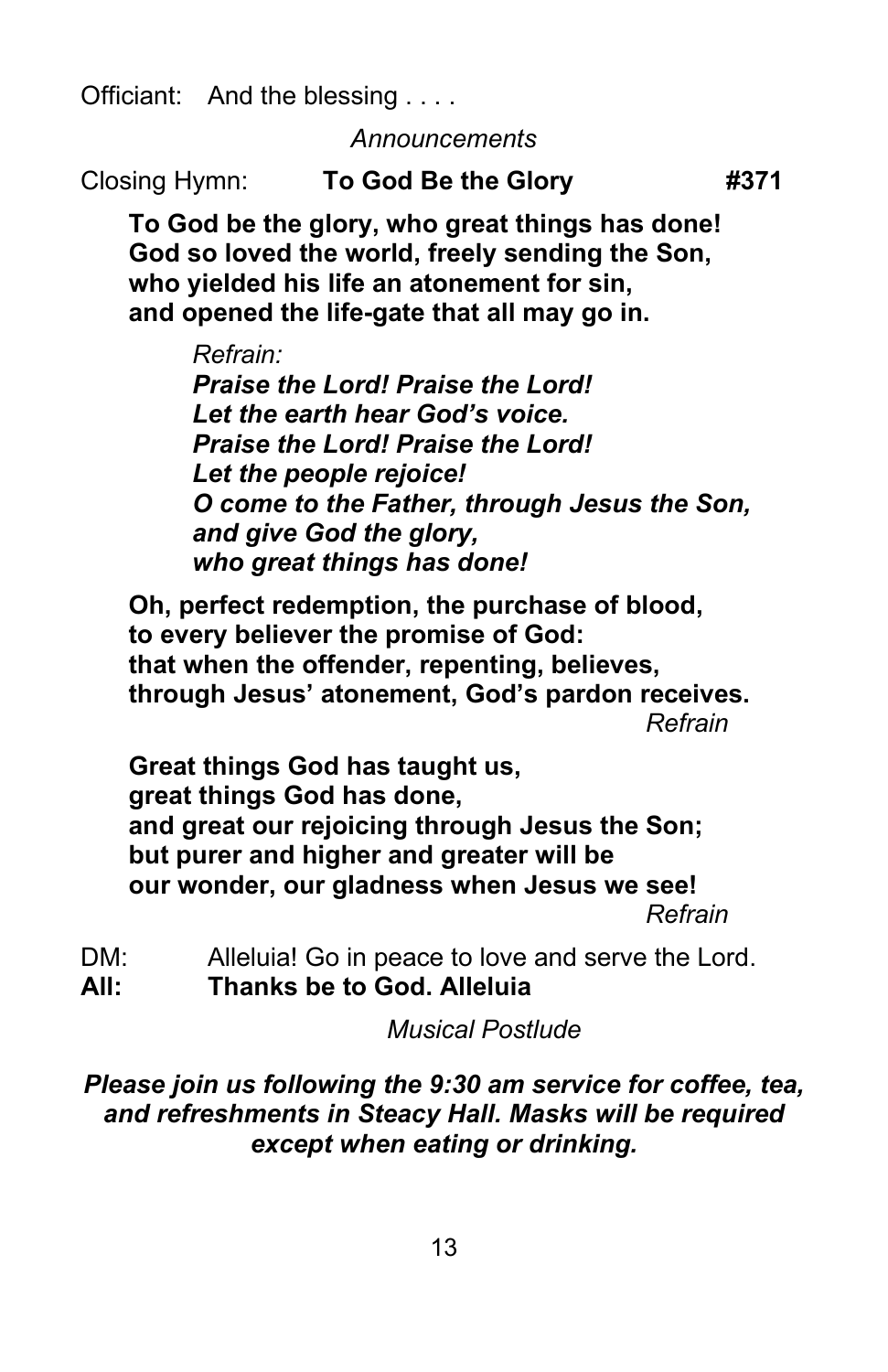**Readings for Next Sunday, May 29th, 2022**

Acts 1:1-11; Psalm 93; Ephesians 1:15-23; Luke 24:44-53

## **Sharing in our liturgical ministry today at 8:00:**

| Greeter:    | Ken McMillan                                      |  |  |
|-------------|---------------------------------------------------|--|--|
| Reader:     | Sylvia Shortliffe                                 |  |  |
| Server:     | John Merritt                                      |  |  |
|             | Sharing in our liturgical ministry today at 9:30: |  |  |
| Greeters:   | Sharon and Larry Chop                             |  |  |
| Readers:    | Patricia Bays and Eric Bays                       |  |  |
|             | Intercessor: Patricia Bays                        |  |  |
| Diac. Min.: | <b>Susan Garnham</b>                              |  |  |
| Servers:    | Andrew and Joseph Pygas                           |  |  |
|             |                                                   |  |  |

#### *Credits:*

*Opening and closing prayers from Feasting on the Word Worship Companion, Liturgies from Year C, Volume 1, © 2012 Westminster John Knox Press Collect from Prayers for an Inclusive Church (2009) alt. Readings from the New Revised Standard Version of the Bible. Liturgical texts from The Book of Alternative Services Affirmation of faith from A New Zealand Prayer Book All Saints Anglican Church Westboro's Church CCLI License Number is 11196799 All Saints Anglican Church Westboro's Church One License Number is A-728801*

#### Please pray this week for

- those ministering and worshipping in the Parish of Prescott-North Glengarry;
- Diocesan staff and senior staff at Ascension House;
- the Anglican Church Women (ACW) and their groups and members throughout our Diocese;
- those in our pastoral care: Leah Chapman, Laurie Hunter, and Sheila Howe; and
- the Carlington Health Centre and the Carlington Chaplaincy.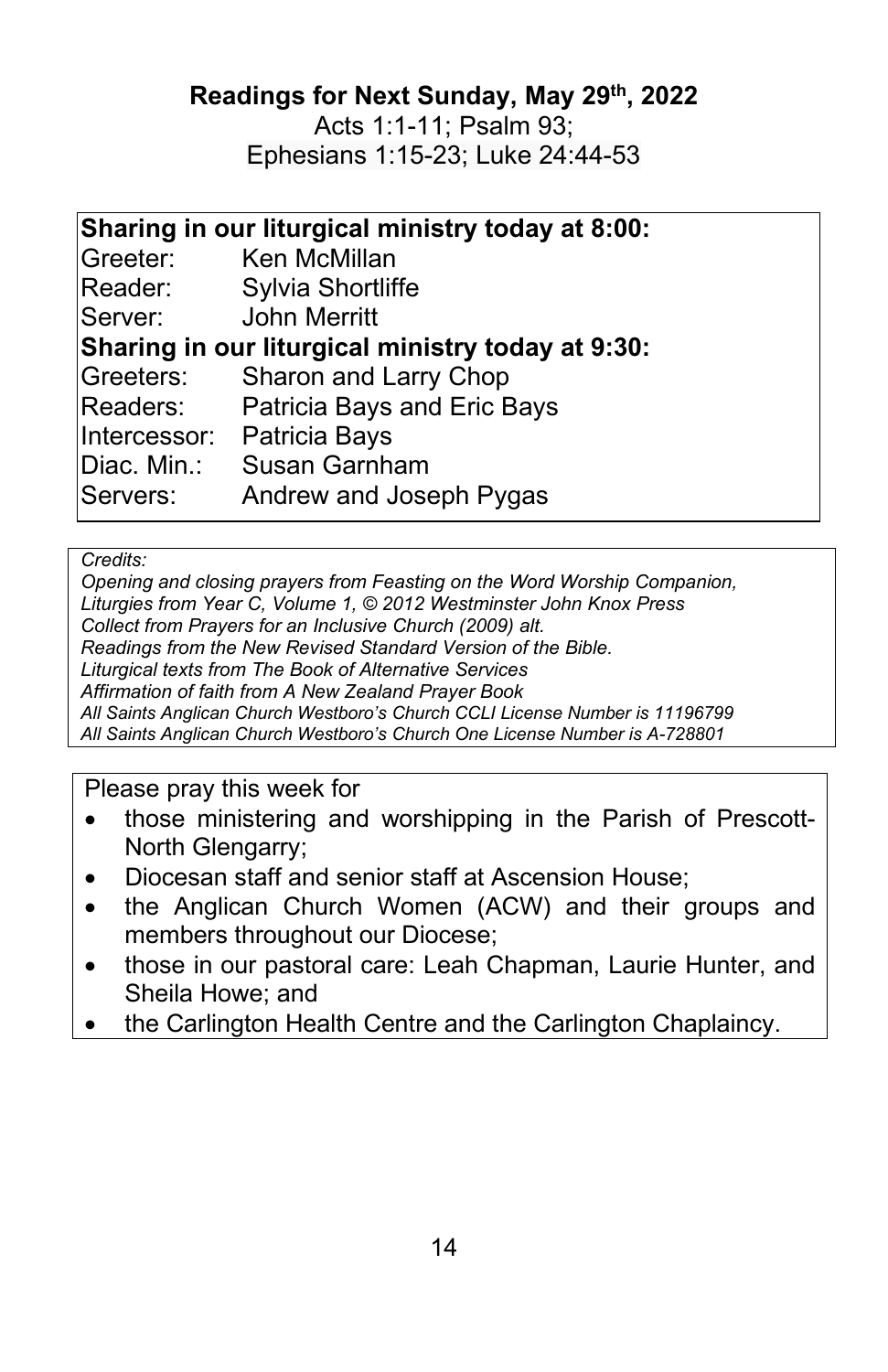

Weekly News from All Saints' Westboro<br>I Sunday of Easter May 22<sup>nd</sup>, 2022 Sixth Sunday of Easter

**This Week**

| <b>Today</b> | $10:45$ am                   | <b>Coffee Hour</b>            | <b>Steacy Hall</b> |
|--------------|------------------------------|-------------------------------|--------------------|
|              | Wednesday 9:30 am to 2:30 pm |                               | New-to-You Shop    |
|              | $9:30$ am                    | <b>Quilters</b>               | <b>Rm 7/8</b>      |
|              | 10:30 am                     | Eucharist                     | Church             |
| Thursday     | $2:00$ pm                    | <b>Funeral of Sheila Carr</b> | Church             |
|              | 3:00 to 7:00 pm              |                               | Food Bank          |
| Saturday     | 9:30 am to 2:30 pm           |                               | New-to-You Shop    |

## **Upcoming Events**

**Reflections on Resurrection in Scripture, Poetry, and Art Thursdays, May 26th and June 2nd, at 7:00 pm, Zoom**

Join us for the fourth in a series of five sessions led by Linda Privitera and Joe O'Shields. Using the post-resurrection appearances in the gospels we will consider the text, a poem, and an art piece for our discussion. This course is a continuation of the Personalities, Portraits and Poetry format used successfully at St. John's Cathedral in Jacksonville. Join us for lively discussion and thoughtful reflection. The following Zoom coordinates will be the same for every evening: [https://us02web.zoom.us/j/89081353119.](https://us02web.zoom.us/j/89081353119)

#### **Altar Server Commissioning**

#### **Sunday, May 29th, during the 9:30 service**

We will not be offering server training today due to the long weekend. However, next week, during Church School, the new servers will have their last training class and then they will come upstairs to the church and be commissioned as servers